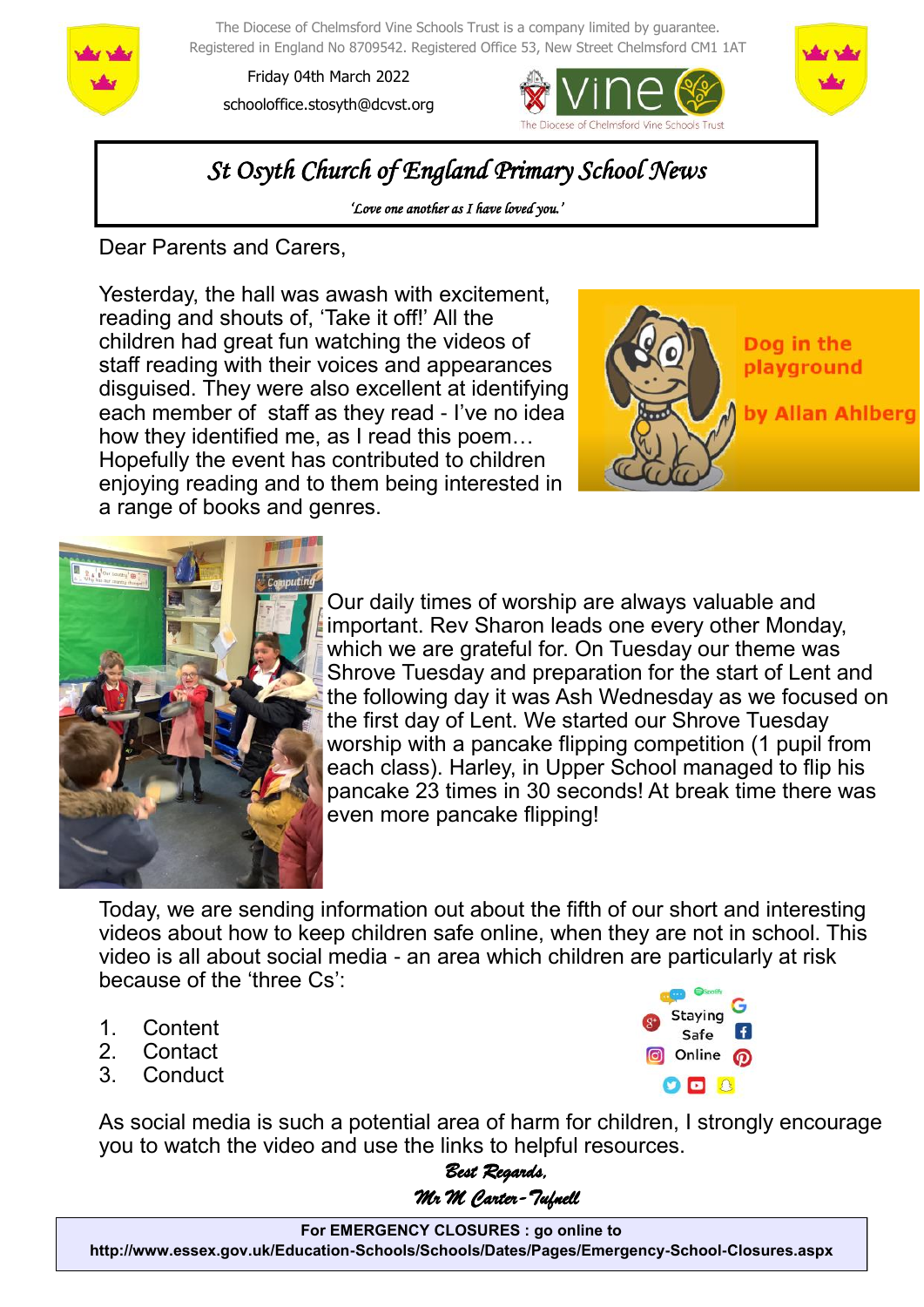### **School dinners - bookings can now be made until the Easter holidays**

Dinner bookings need to be made online, please select your meal choices and add the items to the basket before proceeding to the checkout. If your child is eligible for free school meals or universal infant free school meals you also need to complete the checkout process but you will not be charged.

**If you think you may be eligible for free school meals please contact the school office for a form.** 

Everyone is reminded not to park on the zig zag lines outside school and also to be considerate to all our neighbours and not to block their driveways.



All children must have a full **named** PE kit in school every day. **PE Kit: Black shorts,** 



**White t-shirt, Plimsols**

**Additional items allowed for outside: Plain tracksuit bottoms, top and trainers**

Children can wear a Fitbit (or similar) to school, but it is their responsibility to keep it safe during the day.

**All Watches, Fitbits and earrings need to be removed for P.E. lessons**



 **School Uniform**

Our full uniform policy can be accessed on our website: https://st-[osyth.essex.sch.uk/key](https://st-osyth.essex.sch.uk/key-information/uniform/)-information/uniform/



Alternatively, hard copies can be requested from our school office.

## **Lost Property**

Please ensure that all uniform is named, in order for it to be returned to your children.

This also applies to coats and lunch boxes.



**Breakfast Club** is open from 7.45am for **all ages**, costing **£3.00 per session**.

Please accompany your children into the school office, the children have breakfast and a chance to play. If you unexpectedly need to use Breakfast Club your child can be booked in on arrival, but payment must be made before the end of the day.



 **These sessions must be booked and paid for on school money in advance**.